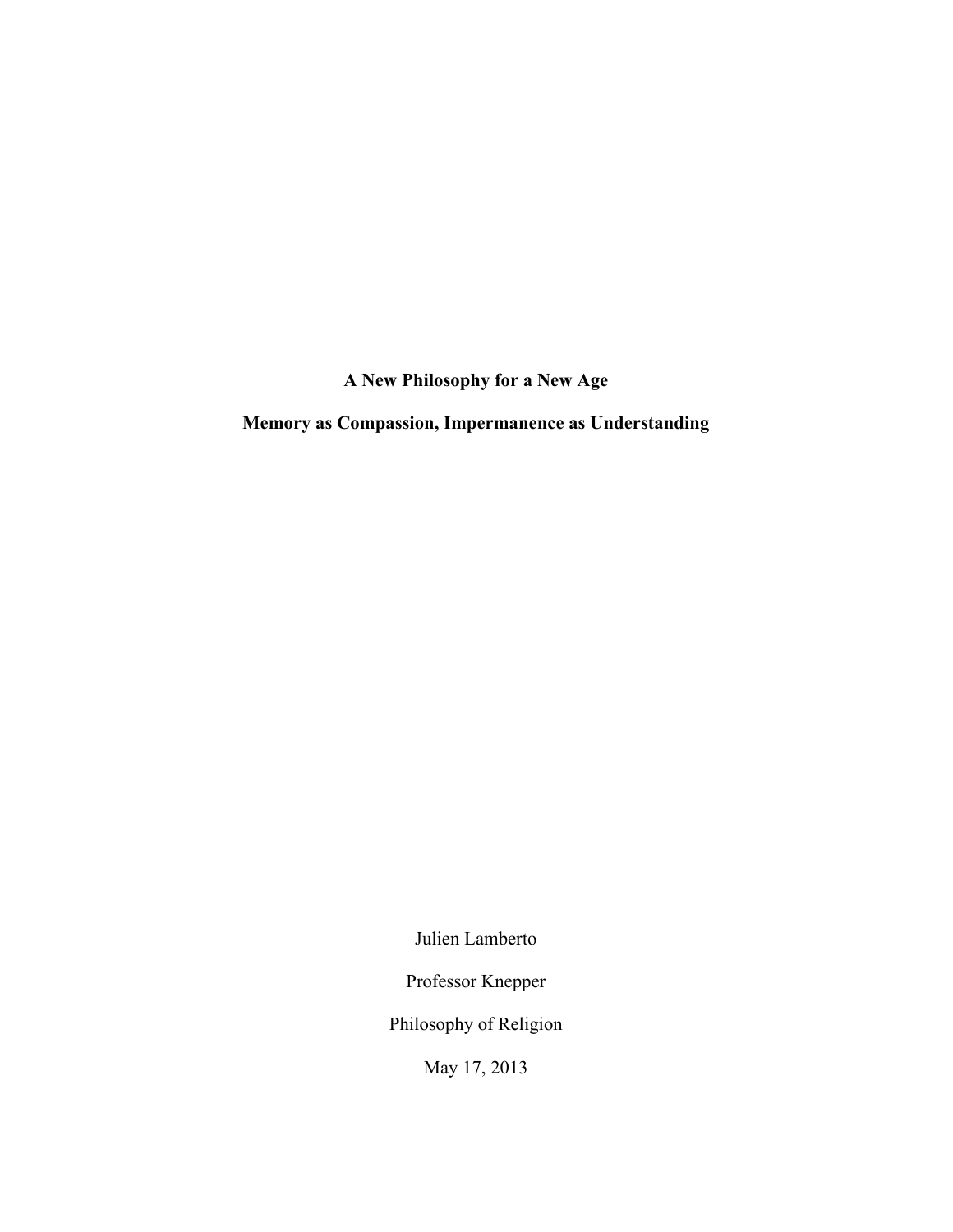## **Introduction**

We live in a global age, one in which the values of diversity in cultures, religions, philosophies, and political orientation are upheld as conditions worth striving towards. What this has led to, is not only a greater sense of appreciation for, and respect of, the various beliefs and customs that are important to other cultures, but also a greater sense of compassion between communities, because the fundamental commonalities that define humans, regardless of race, religion, sex, or creed, become more and more pronounced, while our differences matter less and less. As Georen Kopf, a prominent religious scholar explains, "I believe that the key to intercultural understanding is the communal tragedies and traumas of cultures and nations." (citation needed) This is especially the case when we witness the suffering of another human being – when we see or hear about the suffering of another human being, and move beyond our own suffering, or the suffering of our community, we cannot help but feel a greater sense of compassion for humanity as a whole. Like other traumatic events such as death, war and genocide, suffering represents an integral aspect of both the individual's sense of self as well as a community's sense of reality:

In the history of every community, be it particular cultures, religions, or humanity as a whole, there are cataclysmic events that I call "unique inescapable ruptures." With this term, I refer to tragedies like massacres and catastrophes that shape the identity and self-understanding of a community. (Berger, 25)

However, despite the progress that has been made towards engendering a greater sense of compassion in the hearts and minds of individuals around the world, those philosophies that herald obscurity and abstraction that have lost touch with the realities of human existence. These abstract philosophies constitute the "hegemonic ideologies" that, "arise either from the fruitless efforts of human vanity, which would penetrate into subjects utterly inaccessible tot eh understanding, or from the craft of popular superstitions, which, being unable to defend themselves on fair ground, raise these entangling brambles to cover and protect their weakness." (Hume pg. 536) The deceivers have made their intentions clear, they seek to undermine the movement which threatens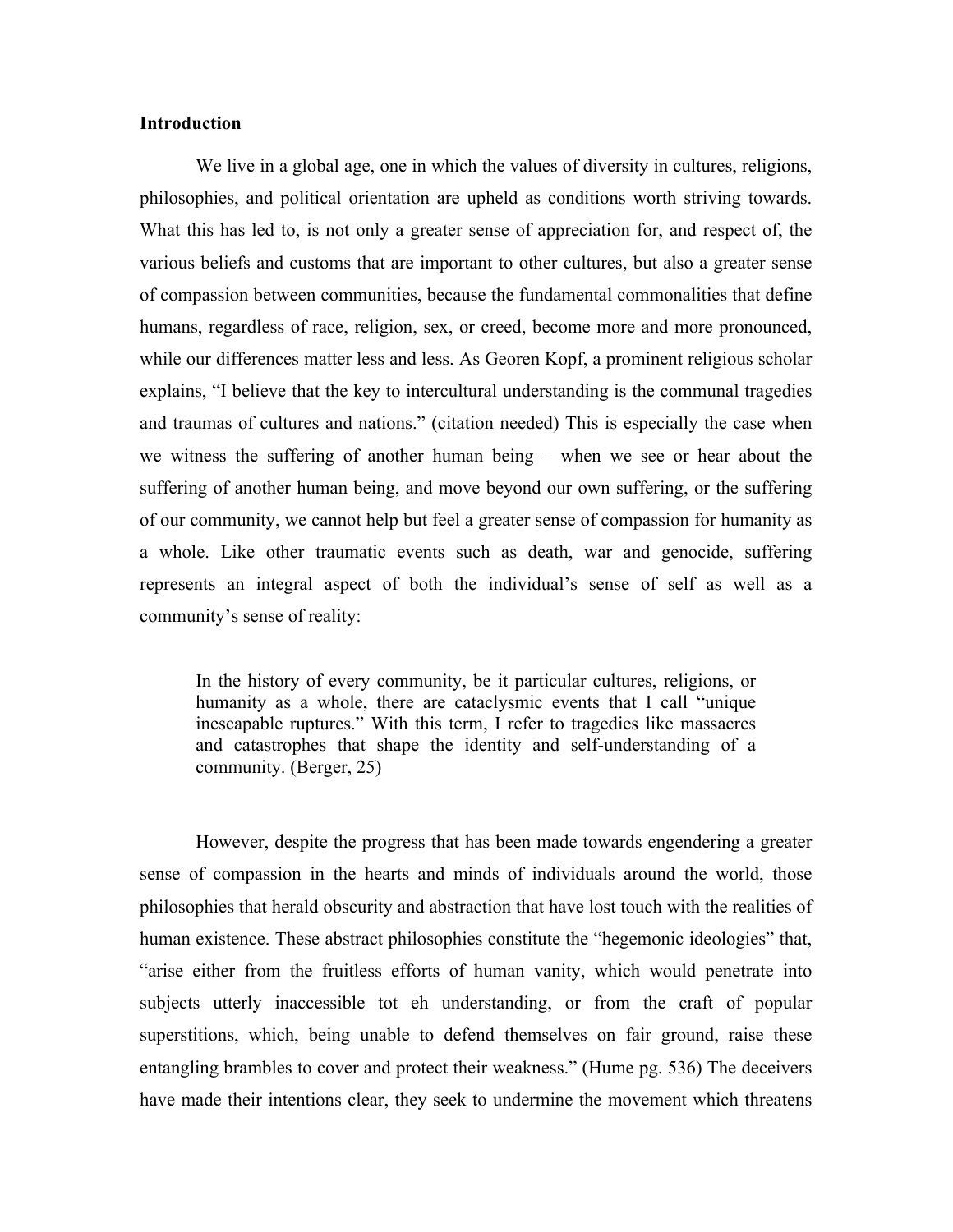to uncover their fragile underbellies and ruin the grounds that had founded their beliefs for so very long namely, inequality, fear, and superstition. Most often, these dissenters place authority in transcendental objects, or think in dualistic terms (i.e. good and evil, us and them, self-regarding versus other-regarding). But as Kopf explains, these "hegemonic ideologies," will no longer suffice in an age characterized by its diversity. What we must do, is to cultivate a philosophy that holds true in this new age, in order to destroy the false and adulterate that exist only to serve the irrational fears of human beings. (Hume, 536) It means we must throw off the age old, black and white view of reality, and embrace the fact that human life is impermanent, that our identities are wholly dependent upon the existence of others, as well as not falling prey to those who speak in absolute terms, as even the stoutest antagonist, "if he remits his watch a moment, is oppressed. And many, though cowardice and folly, open the gates to the enemies and willingly receive them with reverence and submission as their legal sovereigns." (Hume, 536) Indeed, the new age that we live in – characterized by its constant exchange of values and beliefs, calls for us to reexamine and reassess our traditional views, and to adopt a new philosophy, one that does not simply insulate our thoughts by worshiping man-made creations, but encourages us to open our minds, exact skepticism wherever possible, and embrace our own impermanence. In so doing, humans will no longer view the suffering of others indifferently, but will instead view suffering as something which afflicts all of us as a species and unites us. The moment of self-realization will occur, only when humans adopt a "philosophy of understanding," and an "ethics of memory," that is, a philosophy which not only embraces impermanence and memory at its core, but one that is in touch with human reality, not lost in transcendental abstraction. Only then will humanity reach its full potential namely, by becoming more compassionate towards the suffering of others.

My critique of society and the way individuals think of reality, is not limited to purely religion vis. a vis. its worship of man-made objects as being in some way god like or possessing transcendental powers, my critique is more broadly a criticism of any and all dogmatic trains of thought, regardless of political/religious affiliation, that create a dualistic black and white view of reality, uphold a particular object or ideal as somehow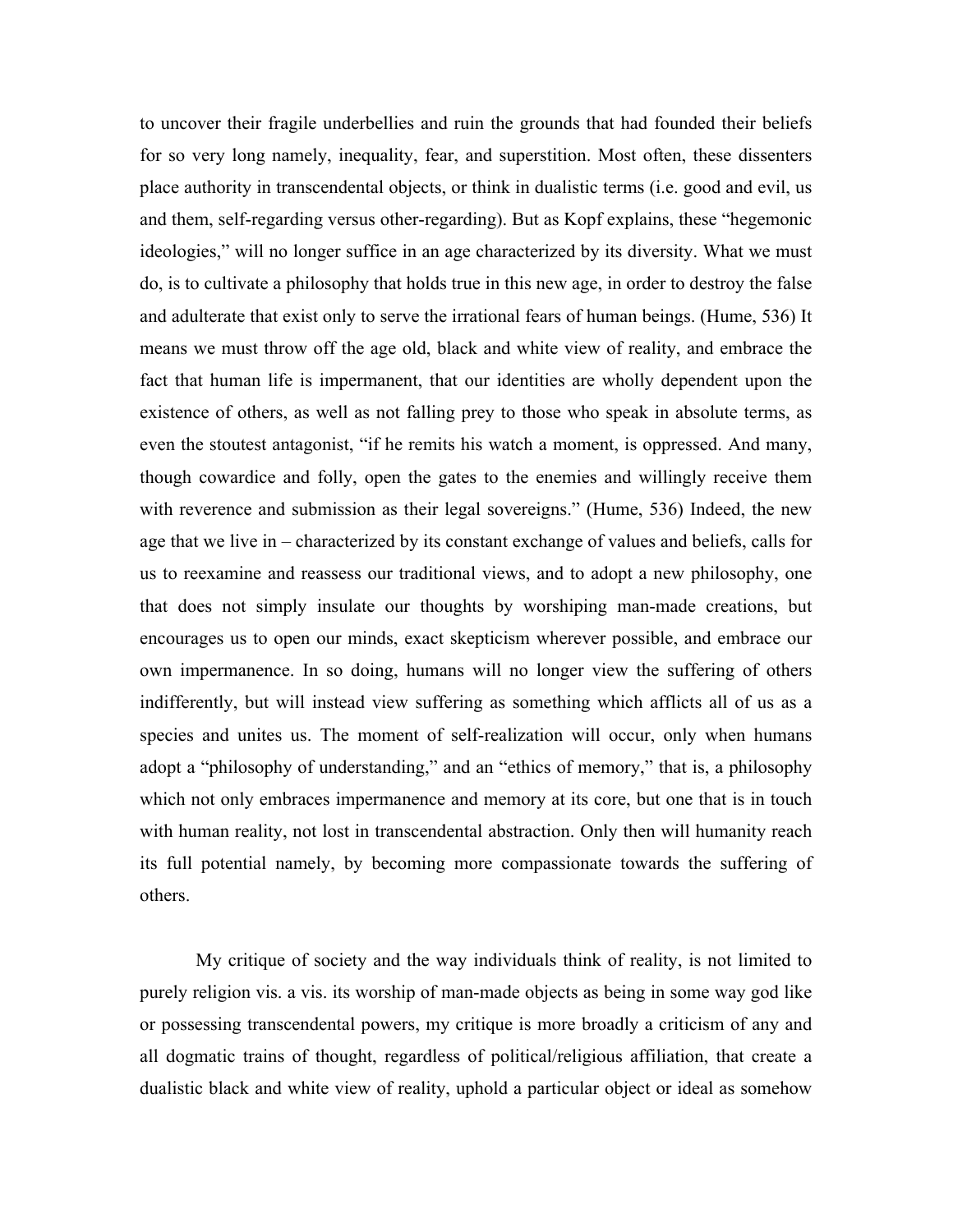ontologically valid (whether it be human reason, as a secularist would argue, or God, in line with many religious traditions), or teaches us not to critically evaluate the usefulness and validity of the inherently constructed nature of rules, laws, or religious beliefs. Simply by looking at the limits of human cognition and our relative inability to explain or justify many of life's phenomena, there can be no doubt that anyone who claims to know the "Truth" or heralds absolutes, should be cast down, not only for their fallacy, but because they espouse dangerous ideologies that have historically resulted in the slavery of man to one idea or belief over another. That is why, it must be understood that both religion and human reason are finite – not to be taken as ultimately valid or supreme by any means – they are in there totality, the products of society.

I am not so bold as to claim that society has no need of religion, or that religion was purely founded upon the superstitions and fears of humans (albeit, this is often the case), I do, in fact, recognize that as biological organisms, human beings cannot help but to try and attempt to form explanations and justifications for the everyday phenomena that characterize our existence. This is the role religion has historically served, by explaining the formerly unexplainable. As Karen Armstrong claims, because human beings "cannot endure emptiness and desolation," we will inevitably "fill the vacuum by creating a new focus of meaning." (Armstrong, 5) Historically, religion has served such a purpose by providing a rational for human existence and by legitimating social institutions within a cosmic frame of reference. However, in the context of modern society many religious traditions have become out of touch with human reality as they still maintain dualistic distinctions such as, good and evil, right and wrong, which has created issues in their efforts to hold onto legitimacy in an era recognized for its growing sense of diversity. What is missing, as Professor Gereon Kopf claims, "is a genuine philosophy of diversity," that is, "a philosophy that takes into account the fact of diversity without succumbing to either particularism or universalism." (Kopf, EoU, 22) In order to do this, we must reexamine the conditions necessary for diversity, so that we can uncover "a philosophical position that takes seriously the diversity of cultures, traditions, and positions, without denying their individual particularities and idiosyncrasies, on the one hand, and yet allows the theorist to envision a philosophy that does justice to the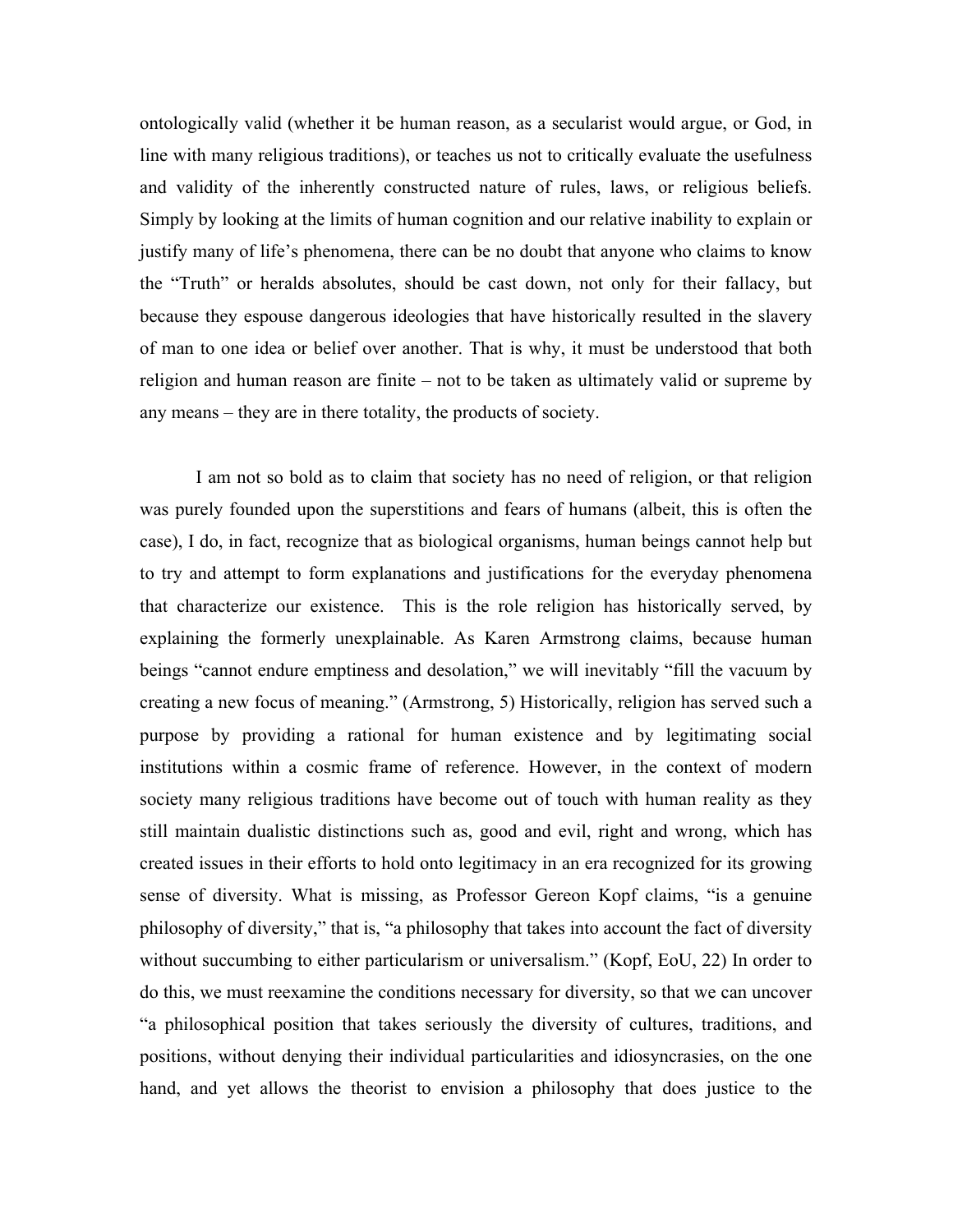postmodern predicament, on the other." Our search for such a philosophy of understanding is a philosophy that speak to the reality of human life namely, one which is finite, impermanent, and does not transcend human existence in any manner.

For the majority of religious and philosophical traditions, suffering is something which presents an obstacle for human beings, and thus, must be explained away. We seek a philosophy, however, that does not view suffering as something which threatens to unravel humanity and so, must be forgotten or whitewashed, but suffering as a uniquely human event which renders us more compassionate towards the suffering experienced by others. In the following section, I will explain both sides of this distinction: on the one hand, the view that suffering is a threat that must be justified (usually in terms of some transcendental authority), and on the other, that suffering should be remembered as it engenders compassion for others.

Peter Berger in *The Sacred Canopy* explains that suffering and death present threats to the human self-conscious. As Berger explains, human life on Earth is "characterized by a built-in instability" that arises from the very nature of man. Similar to Armstrong, Berger asserts that as biological organisms, we are "constantly at odds with the world" because the world is never fixed and permanent as we would like it to be, but we nonetheless, endlessly attempt to erect some form of permanence, but in the end, Berger stresses, that our efforts merely end in appearances of permanency, as true permanence can never be attained. When encountered with phenomena such as, suffering or death viz. "marginal situations," our "socially defined reality" becomes endangered, limited in its ability to explain or justify these types of occurrences. And so, our socially constructed world is revealed for its "innate precariousness."(Berger, 22) If marginal situations are left unexplained or unjustified, Berger claims, the human conscious is placed in a dangerous predicament as "the fundamental order in terms of which the individual can 'make sense' of his life and recognize his own identity will be in process of disintegration."(22) Berger goes on to say, that this leads not only to the loss of our own sense of "moral bearings, with disastrous psychological consequences," but also, "[we] become uncertain about [our] cognitive bearings as well."(22) Hence, for Berger,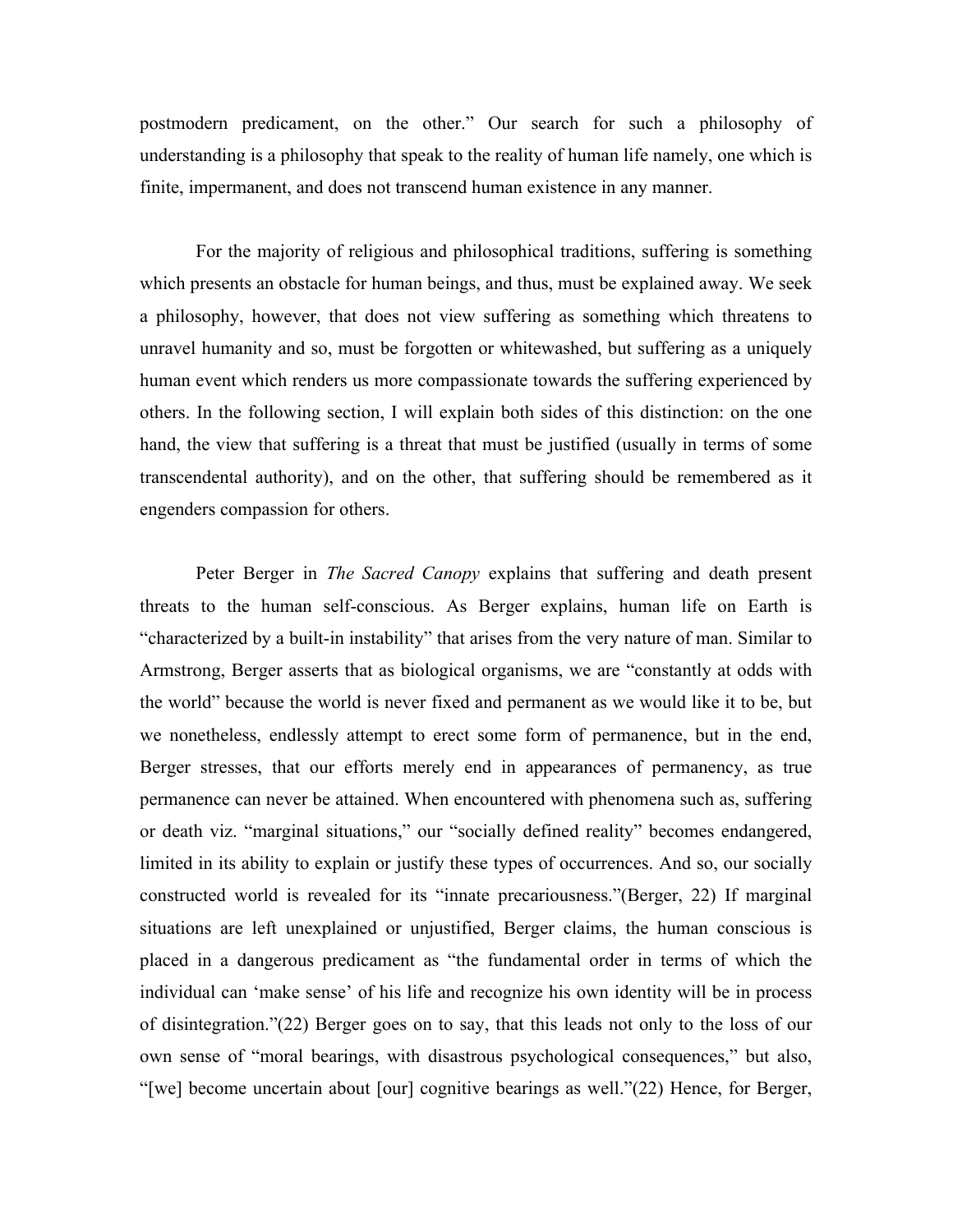"marginal situations" such as suffering and death, threaten to unravel the very fabric of our minds in a "shattering metamorphoses." By allowing the looming fears and doubts that the "normal world" we perceive may, in fact, be "fragile or even fraudulent," the "central areas of [our consciousness]," become sporadic, and we essentially go nuts – "what modern psychiatry would call neurotic or psychotic." (23)

What protects us from this fate? Berger claims, that society is what insulates us from the reality of suffering and death: "[s]ociety [act as] the guardian of order and meaning not only objectively, in its institutional structures, but subjectively as well, in its structuring of individual consciousness." (21) In other words, it is the socially constructed norms, or *nomos* that a society founds itself upon, that keeps the "potent and alien forces of *chaos*" at bay (*anomy*) through the process of *legitimation*. Legitimation is any form of "socially objectivated 'knowledge' that serves to explain and justify the social order." (pg. 29) In other words, legitimations provide answers concerning "why" certain institutional arrangements exist in a particular collective or society. Berger explains in the *Sacred Canopy*, that religion is just one of the many forms of legitimation that serve to "maintain reality" because it is able to explain and justify life's phenomena as defined by a particular individual or collectivity. (pg. 35)

The main factor which gave rise to the first religions was the material conditions of death, and suffering, or what Berger refers to as "marginal situations." These marginal situations, Berger explains, threaten our socially constructed view of reality because human beings are unable to justify or explain such phenomenon within the context of rules and laws alone. Unique to religion, however, is its ability to legitimate "marginal phenomena," by placing them within a cosmic or sacred framework. In so doing, humanly constructed norms or "nomoi" are given the appearance of reality. Historically, this why religions have been the "most widespread and effective instrumentality of legitimation" because of their ability to relate the socially defined reality of institutions to the "ultimate reality of the universe, in reality 'as such,'" and so, "the inherently precarious and transitory constructions of human activity are given the semblance of ultimate security and permanence." (Berger, 22-26)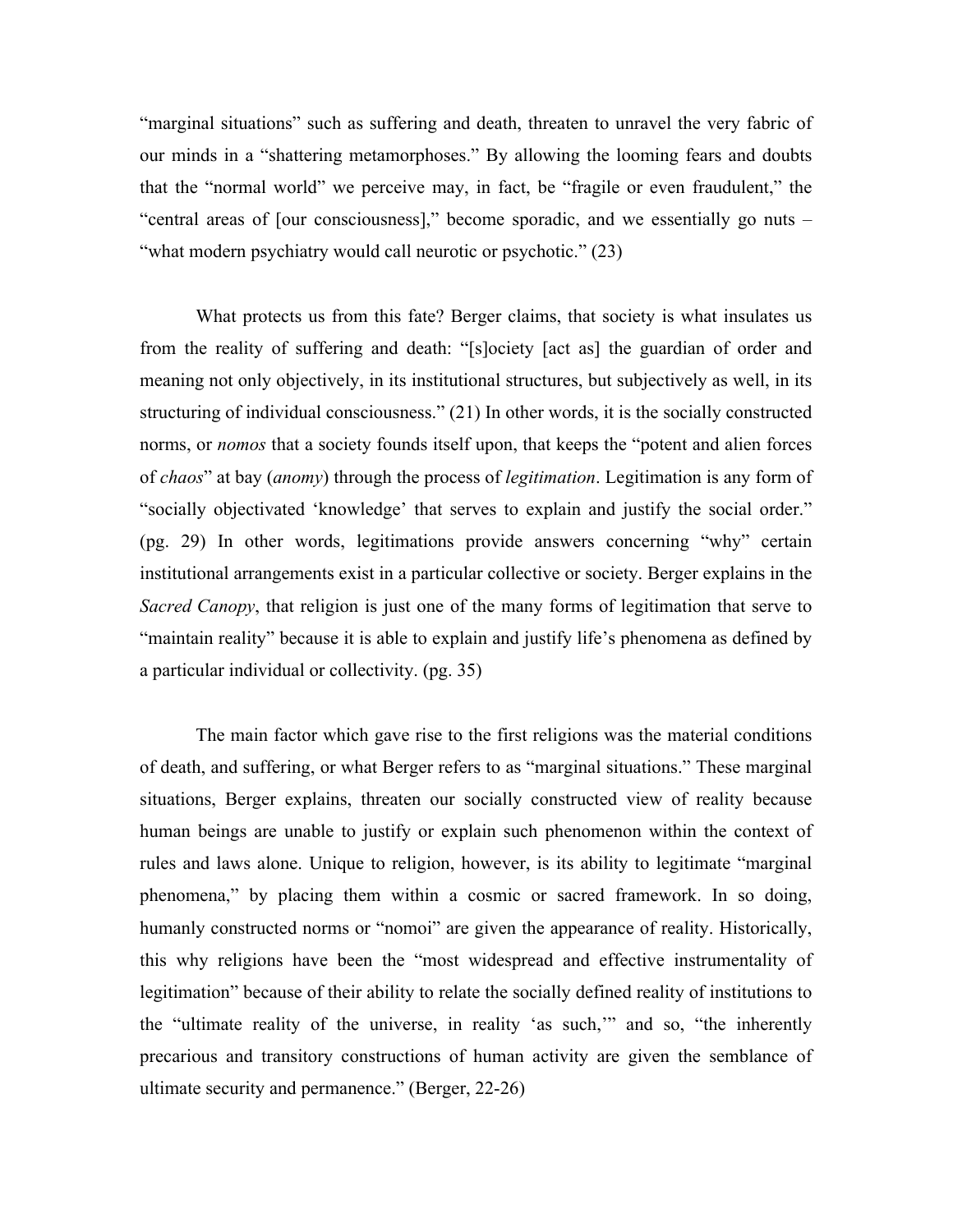Berger asserts that nearly every human being desires this "taken-for-granted" view of reality and that religion is able to satisfy this desire, and on this point, Berger is exactly correct, as the majority of human beings are, in fact, so preoccupied in their attempts to erect a false reality that they forget the necessarily contingent nature of their own lives. Is such a reality truly desirable, however, one that encourages us to forget? How would this impact our understanding of suffering, especiallly in the context of atrocities such as the Holocaust or the Nanjing Massacre? However, A society in which forgetfulness and obedience to social intuitions are held up as virtues, while memory and critical evaluation are seen as vices, a people raised never to never question, never to disobey, never to see or believe anything other than the way society or religion intends for it to be seen or believed, is not a society of people, but sheep on a farm. This is especially apparent in the context of many modern religious institutions, because every contingency of our world is given the semblance of "inevitability, firmness and durability [of] the gods themselves." (36)

In such a society, religion becomes "the opium of the people," as Karl Marx said, it is "the sigh of the oppressed creature, the heart of a heartless world, and the soul of soulless conditions."(Marx) It is for this reason, that any social institution whether it be rules, laws, or religion are simply distractions that prevent us from grasping true nature of reality, it become like all the small pieces coal thrown onto a fire, whose smoke clouds our vision and continued maintenance consumes the greater portion of our lives. Religion is merely the edifice erected by man to create a sense of permanency in an impermanent world, but the values and beliefs that give rise to a religion are products of the material conditions that created a necessity for that particular belief or ideal, as Karl Marx asserted with regards to mans belief in religion:

The foundation of irreligious criticism is: *Man makes religion*, *religion does not make man* [italics added]. Religion is, indeed, the selfconsciousness and self-esteem of man who has either not yet won through to himself, or has already lost himself again. But man is no abstract being squatting outside the world. Man is the world of man – state, society. This state and this society produce religion, which is an inverted consciousness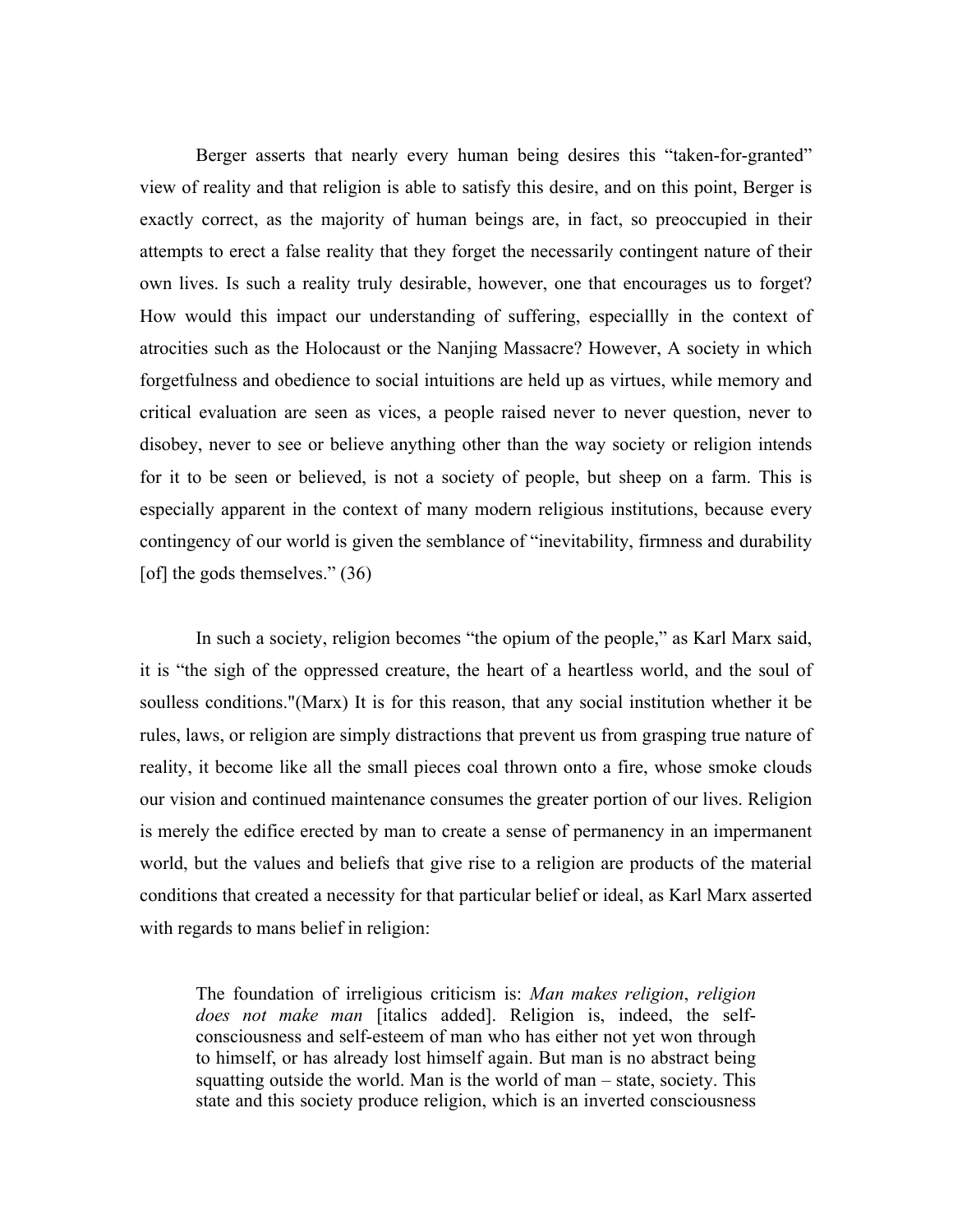of the world, because they are an inverted world. Religion is the general theory of this world, its encyclopaedic compendium, its logic in popular form, its spiritual point d'honneur, its enthusiasm, its moral sanction, its solemn complement, and its universal basis of consolation and justification. It is the fantastic realization of the human essence since the human essence has not acquired any true reality. The struggle against religion is, therefore, indirectly the struggle against that world whose spiritual aroma is religion.

There is no outside the cave, in other words, as Plato's allegory of the cave might have us believe. Our reality lies within the cave, and those who focus only on what is outside of the cave, live in a world of falsity and become disconnected with reality. A religion is only valid in the sense that it merely represents a mirror image of man and his material conditions. God did not create man in his image, man created God, by simply removing the finitude of what man perceived to be good or valid. The same goes for those who worship human reason, as if reason alone were capable of explaining all the complexities that characterize the world and our universe. Our ability to reason, like the values and beliefs that make up a religious tradition, are wholly constructed by society, and thus, it would be just as fallacious and dangerous to rule by reason, as it would be to rule by a transcendental authority, as both human reason and religion derive meaning from the material reality of our world. As David Hume famously argued in *An Enquiry Concerning Human Understanding*, "the idea of God, as meaning an infinitely intelligent, wise, and good being, arises from reflecting on the operations of our own mind and augmenting, without limit those qualities of goodness and wisdom." (Hume, 539) In other words, Hume is arguing that reason alone, cannot furnish us an understanding of that which cannot be experienced (i.e. God, heaven, hell) as our understanding of an object is limited to only that which is immediately available to our sensory perception (i.e. taste, smell, touch) and our experience of those sensory perceptions.

Daniel Dennett, an important cognitive and biological philosopher, argues along similar lines, when he claims that human beings no longer need the crutch that religion represents, just as Dumbo no longer needed the feather to figure out he could fly. Indeed, it's harmful to hang on to religion, Dennet claims, especially when looking to the history of cult suicides and death sentences for blasphemy. But religion is most harmful as a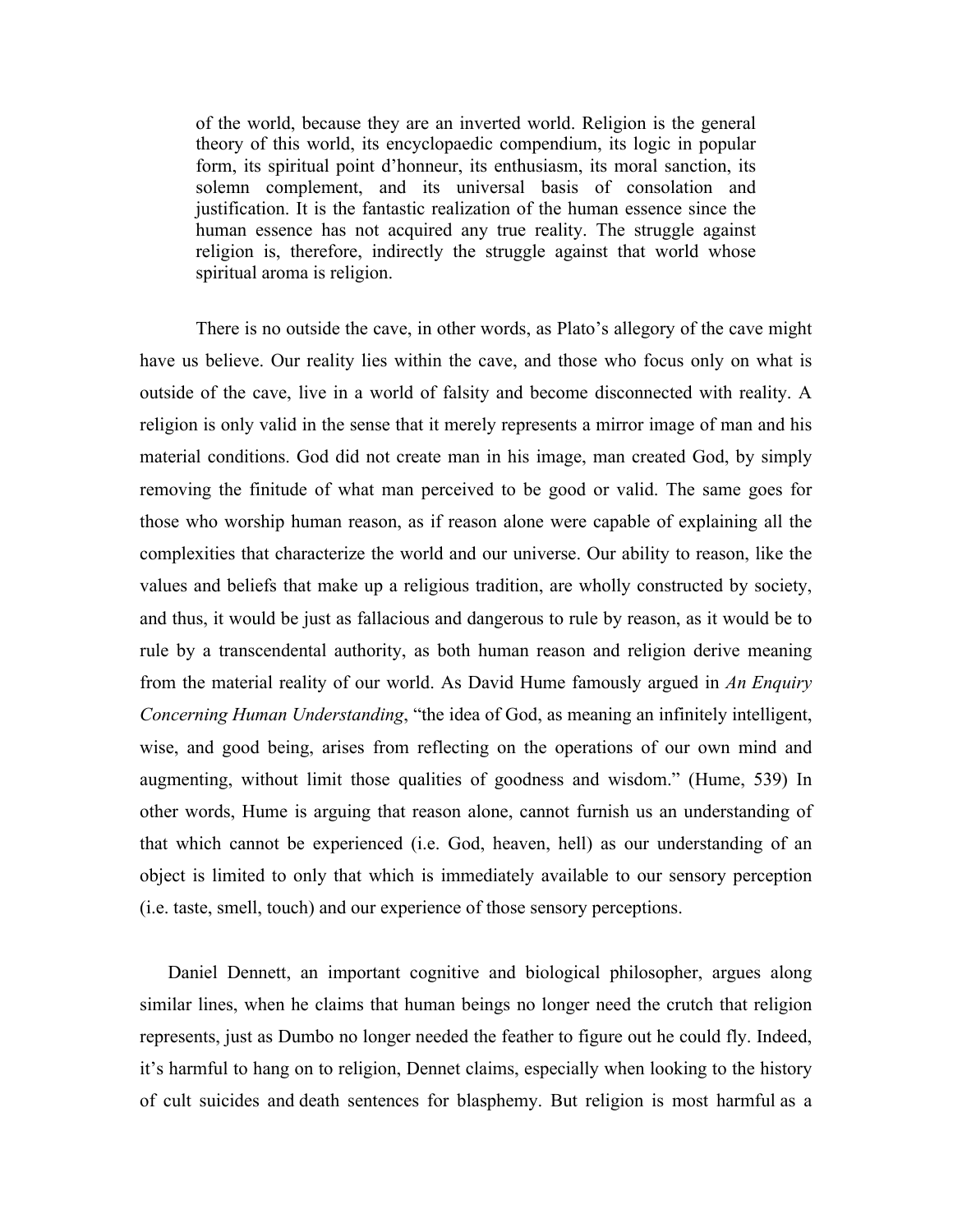threat to a rational world view. And how does religion differ from other factors that disable rationality, such as drugs or alcohol? Only religion, Dennett said, "honours the disability". (Dennet, Freedom Evolves, pg. 238)

Another prominent Biblical scholar that sheds further light on the current issue at hand is Hector Avalos. In his book *Fighting Words: The Origins of Religious Violence* (2005) Avalos explains the role of religion in perpetuating violence according to the scarce resource theory. Avalos argues that all conflict is, more often than not, the result of some resource that is either scarce or perceived to be scarce. This could range from love in a family to energy on a global scale. When religion causes violence, it does so because it has created a new scarce resource somewhere. Such scarce resources could include sacred space ("The Holy Land"), group privileging, and eternal life. Violence may result from the effort to maintain or acquire these religiously-created resources, and people may be willing to give or take life in pursuit of these resources. However, unlike scarcities that are verifiable (e.g., water, oil), resources such as eternal life are unverifiable and created entirely by religious belief. Therefore, when one kills for religious reasons, one is usually trading actual lives for resources that are either not scarce or cannot even be verified to exist. Although this has historically been the case within the mainstream religious traditions (i.e. Christianity, Judaism, Islam, Hindu) not all religions can be characterized in this manner. This problem arises because authority is located within some godlike figure which eliminates the need for critical evaluation, because as Berger explained, actions are justified in terms of the cosmic or sacred. Not all religious traditions function upon such grounds; however, here exist certain religions, which do not place authority in some mythical transcendental object, or attempt to evade the reality of impermanence by inadvertently advocating for unquestioning obedience to a man made code of law.

The once beneficial role that many religious traditions served in maintaining our socially constructed view of reality, has reached a critical turning point in history. Now, instead of attempting to create a false sense of permanence which can never truly be attained but must continually be manufactured? Berger suggests that religion is useful as it allows "the people [to] forget that this order was established by men and continues to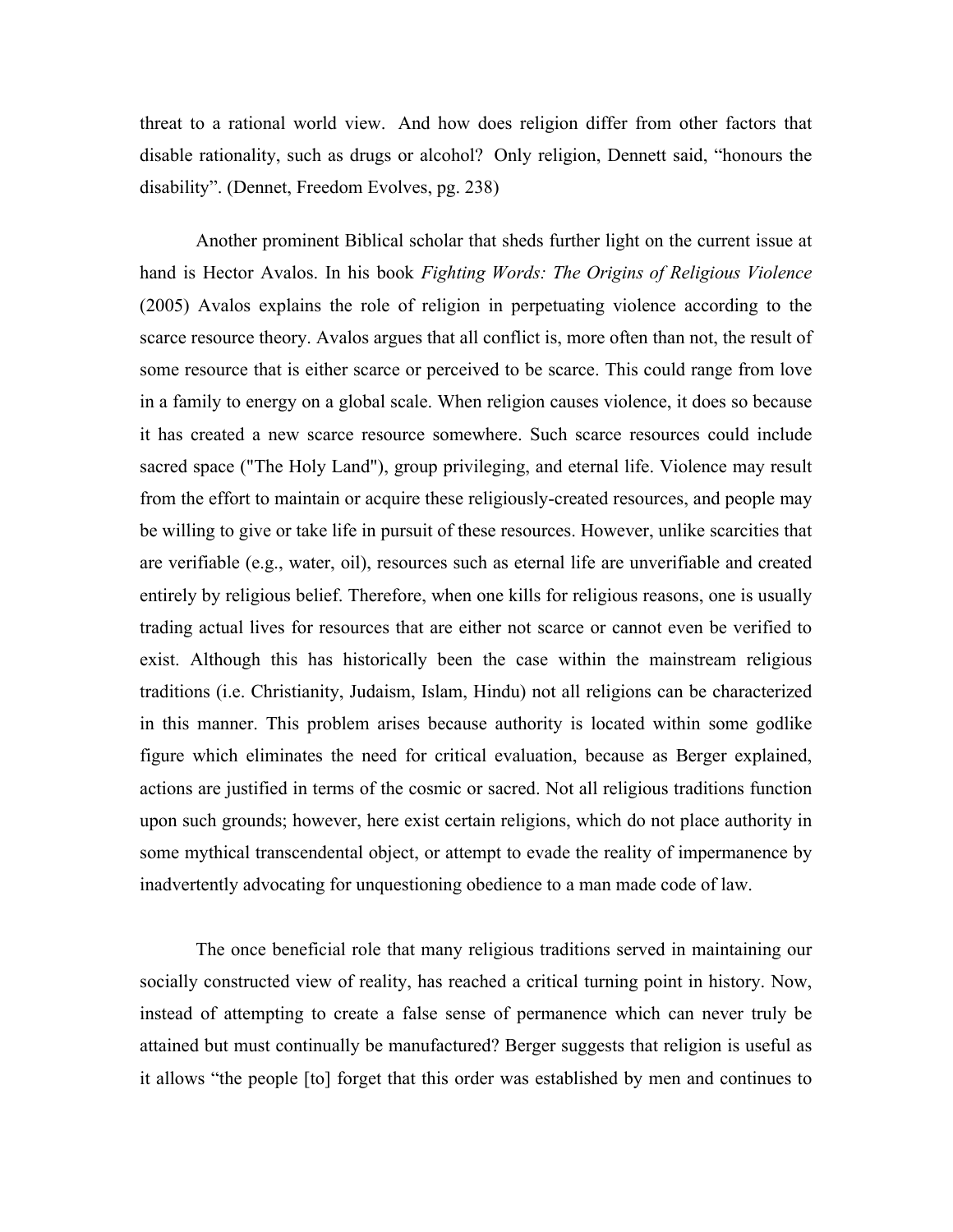be dependent upon the consent of men," but , in fact, the main source of instability in modern society. As Berger himself claims, " human activity was shaped by the goal of establishing permanence and order, this is in fact

## **Suffering and the Holocaust – Katz**

In a world where God exists, how do we, as human beings, reconcile the fact that tremendous acts of evil and suffering have taken place throughout human history if God is all good and all-powerful? Perhaps the greatest act of evil took place during the Holocaust, in which millions of innocent Jewish people were wiped off the face of the Earth. Why would a just and benevolent God allow such atrocities to occur to a people who had clearly not done something so terrible as to justify their punishment? This has presented a major obstacle to Jewish theodicy, as well as the Jewish people themselves, who are still coping with the mass murdering of millions of their that took place during the Holocaust. It is a dilemma that all religious traditions have had to wrestle with at some point or another viz. why does suffering exist, if God is supposedly all good and all-powerful? There are a variety of theories that have arisen to address this issue: One is to say that humans have free will and as a result, evil exists because of mans own actions; another claims that suffering exists because we as humans have sinned, and as a result God has turned his face from us, this example being recognized as the "hidden face of God"; yet another method is to say that God is directly responsible for suffering viz. God punishes those who have fallen from his grace. With regards to the Holocaust, however, these responses to suffering have proven problematic as they either take away the all powerful characteristic of God, or claim that God is directly responsible for the suffering of millions.

Dr. Katz takes in his book *Wrestling with God: Jewish Theological Responses During and After the Holocaust*, has sought to vindicate the Jewish people for the suffering that they endured during the Holocaust while seeking to preserve the fundamental beliefs of Jewish theology. Katz attempts to generate viable responses to the Holocaust that are in line with Judaism's core principles, however, it is a view which upholds the Holocaust as a uniquely Jewish event and ignores the suffering endured by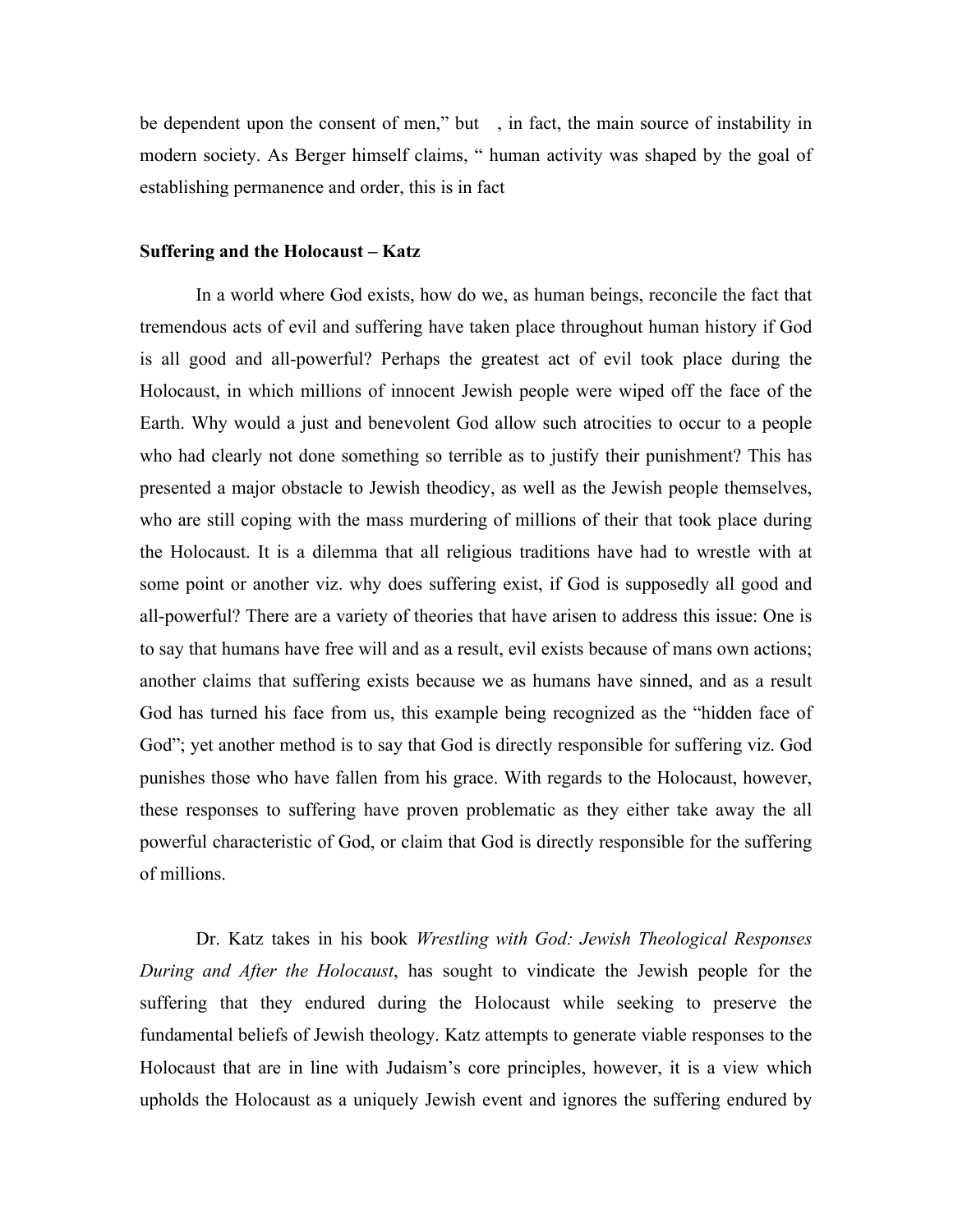others such as, the Roma, gays, Russians, and blacks. Katz's emphasis that the Holocaust is a uniquely Jewish event, although it clearly did afflict the Jewish community to the greatest degree, in essence disregards the suffering experienced by all members of the event.

### **Christianity and Slavery – Avalos**

The traditional view that through the bible individuals were able to realize that slavery was wrong, and as a result of the moral and ethical principles found in the bible, people were led to the desire to abolish the institutions of slavery. But, as Avalo demonstrates, to make the claim that it was the bible that paved the way to abolition is absurd -- if one is to simply read the bible, many instances can be found which support both the practice of slavery, and the natural dominance of one race or people over another. Demonstrative of this, can be seen by the actions taken by Christians over the past 2000 years, "[it was] self-described Christians who kept slavery, in some form or another, a viable institution." (Avalo, pg. 4, 2011) Christian scholars, as well as historians, in response to these claims have done everything in their immediate power to whitewash the issue viz. through the use of reinterpretation and by attempting to downplay the strong undertones of inequality seen in the bible, while emphasizing the moral and ethical ones. Avalo makes a similar claim when he states, "any credit to the Bible for ethical advances concerning freedom is usually the result of arbitrary exegesis of the Bible, reinterpretation, and the abandonment of biblical principles." (Avalo, pg. 5, 2011)

In response to the suffering found in slavery, Avalos would argue, I believe, that suffering is dependent upon the place and time in which it arose. Avalos himself is opposed to the idea of slavery, based on modern standards of moral and ethical conduct, but if one is to look back to the various civilizations that have existed throughout human existence, the practice of slavery was not uncommon. What separates Biblical support of slavery, however, from other accounts of slavery, such as the type of slavery found in the Roman culture, is that the Bible attaches a moral stigma to slavery viz. the slaves are in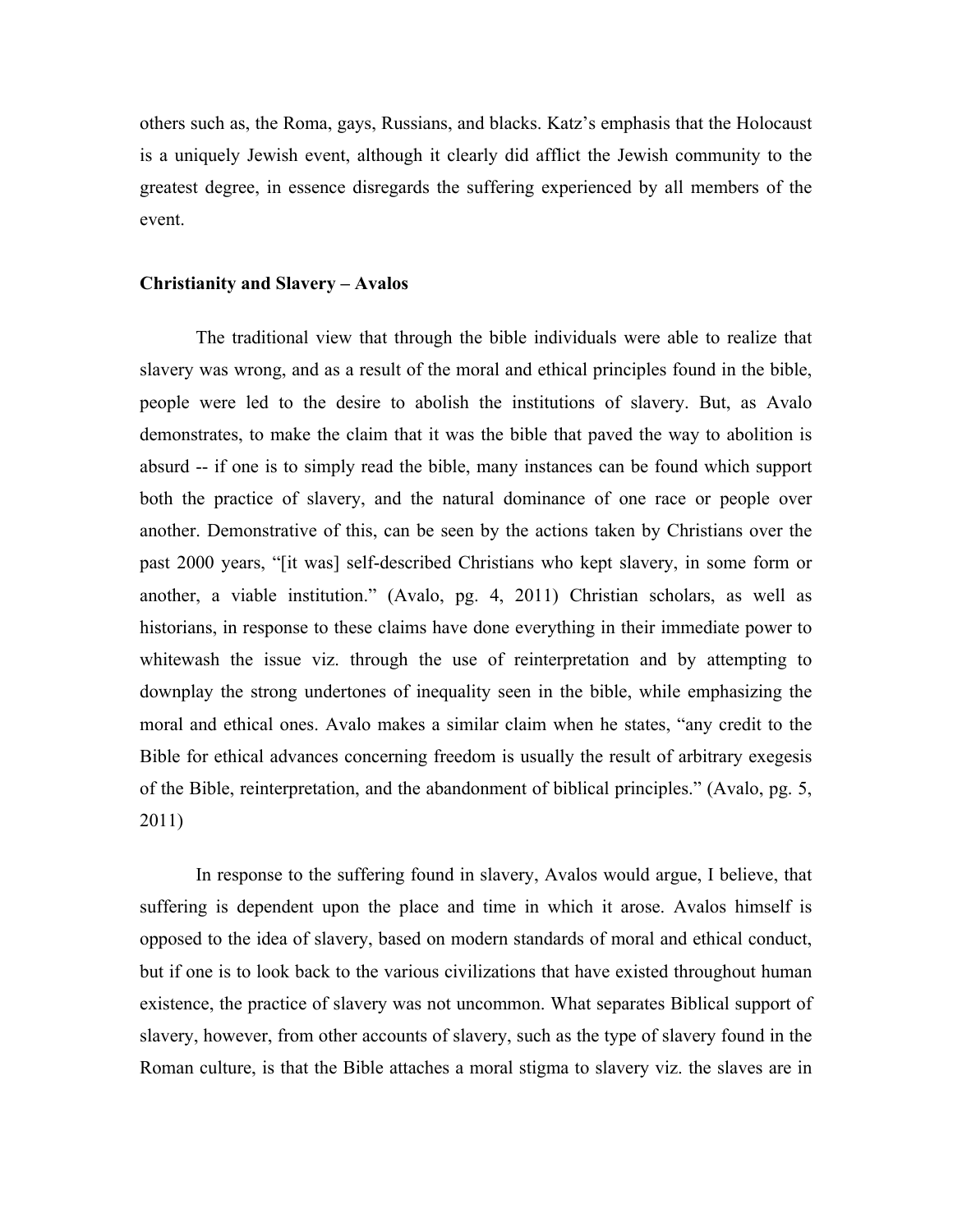some way less human than their masters. This view is that which Avalos is opposed to  $-a$ slavery which subjects a certain class of people based on these claims.

## **Buddhism – A New Philosophy for a New Age**

When looking to the atrocities that have unfolded over the course of the  $20<sup>th</sup>$ century alone, a dark and pessimistic view of human nature will likely enter the consciousness of the beholder. That is why, rather than either focus on our own suffering or forget the suffering of others, as Kopf suggests we must remember, as it is the remembrance of suffering and the suffering of others that will enable us to become more fully compassionate. Kopf gives the example of the play "Nun Singen Sie Wieder" by Swiss playwright Max Frisch, to illustrate the necessity of memory in our sense of compassion:

In a poignant scene, townspeople whose city has been attacked by air-raids meet in a bunker. Seeing a child, a woman says, "The child will not know anything of the war when he is grown up. Think about that!… Wherever no one can remember the war, their life begins again." To this a voice from the back responds, "Or the next war." Asked why, the voice responds, "Because there is no one there to remember it."

This is where Buddhist philosophy comes in, particularly Zen Buddhism. Buddhist philosophy not only provides an alternative to dualism and essentialism but also recognizes memory as the method to transform suffering into compassion. A Zen practitioner, for example, attempts to embody non-discriminatory wisdom *vis-a-vis* the meditational experience known as "satori" (enlightenment). "Satori" consists of a process by which wisdom culminates in the experiential dimension, whereby, the equality of "thing-events" is apprehended and discerned. Zen demands an overcoming of the evanescent transcendentalism that seems to consume the everyday life of most individuals, instead, Zen promotes the overcoming of such a view which may practically be achieved by instilling a holistic perspective in cognition.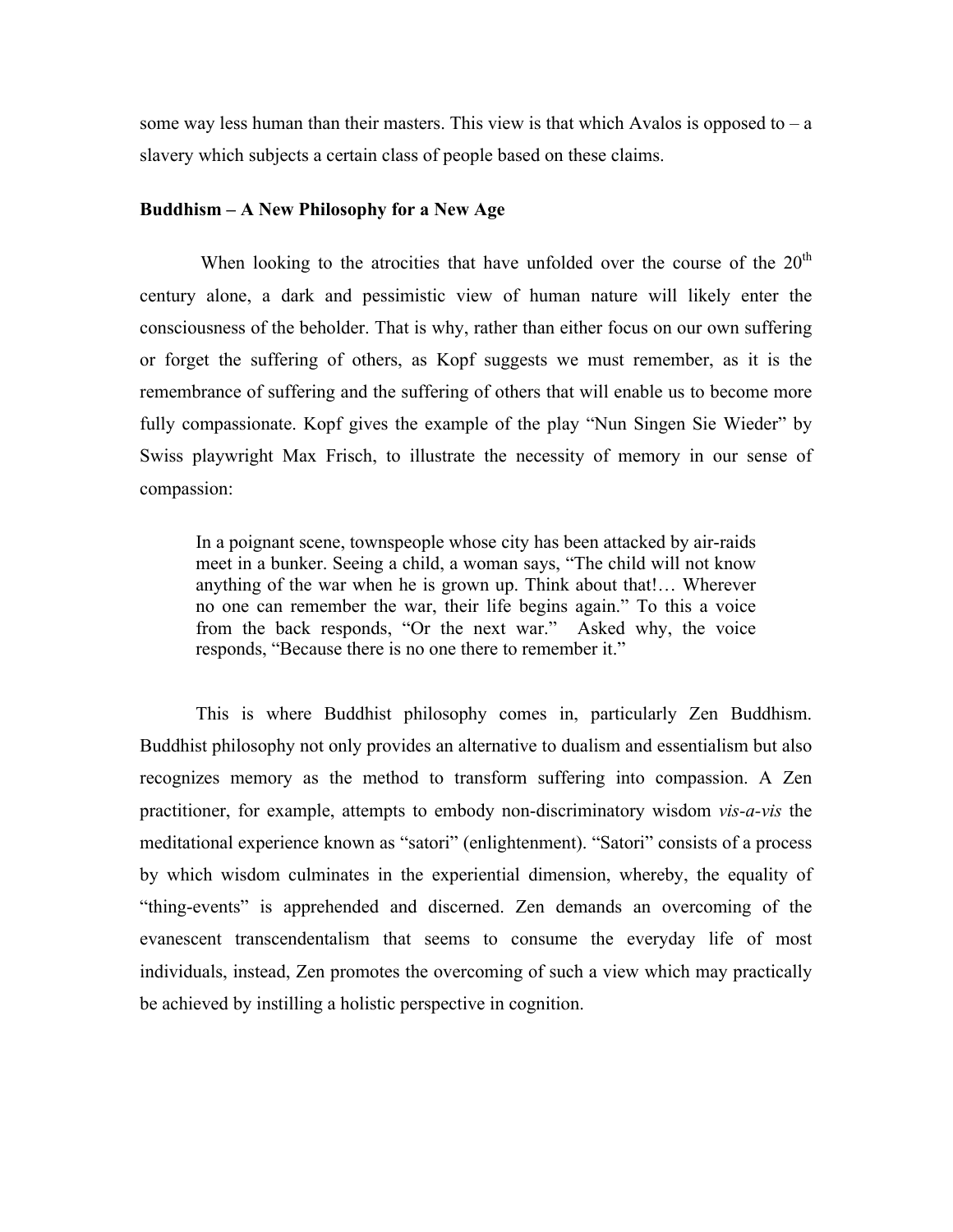## As Kopf explained at the Comparison Project, according to legends,

the historical Buddha was shaken out of the complacency of his royal life by the awareness of suffering when he first encountered sickness, old age, and death. This confrontation with suffering that threatened his own life and the life of his loved ones became the reason for his religious life. However, before he realized the solution to the problem of suffering, so the legends tell us, he was able to see his own past lives as well as the past lives of everyone else. It was this memory that led him to wisdom, that is, the understanding of reality as it is and ultimately compassion towards his fellow humans.

Kopf explains that from this we learn that there are two lessons from this legend: First, that "knowledge of one's own failures leads to wisdom and compassion and thus to a transformation of suffering." (Kopf) And secondly, that the "self and other are not separated," and that, "[the] knowledge of the self leads to knowledge of the other and ultimately the recognition of our common humanity." According to mainstream Buddhist beliefs, awareness of one's own failures and the resulting self-awareness is the necessary condition for compassion and the acceptance of the other.

For Buddhism, the feeling of pain and suffering is what allows us to be compassionate. Memory grants us the ability to remember the suffering that others have experienced and allows us to render compassion upon them. Compassion in Buddhism is not understood as a moral imperative, rather, a metaphysical condition that is actualized naturally when we remember instances of suffering. With regards to the Nanking Massacre, also referred to as "The Rape of Nanking" Buddhism has reflected carefully upon the mass killings that took place as a result of Japanese aggression within the Chinese province of Nanking. Central to Buddhism's explanations of Nanking is the notion that there is no 'self' an idea which states that because there can be no understanding of the concept of self, because 'I' am simply a socially constructed being, when looking to acts of violence or suffering the goal is not to find blame in others but to find compassion. Thomas Kopf, a University professor at Luther College in Iowa, was able to speak at the comparison project on Thursday regarding Buddhist responses to the Nanking Massacre.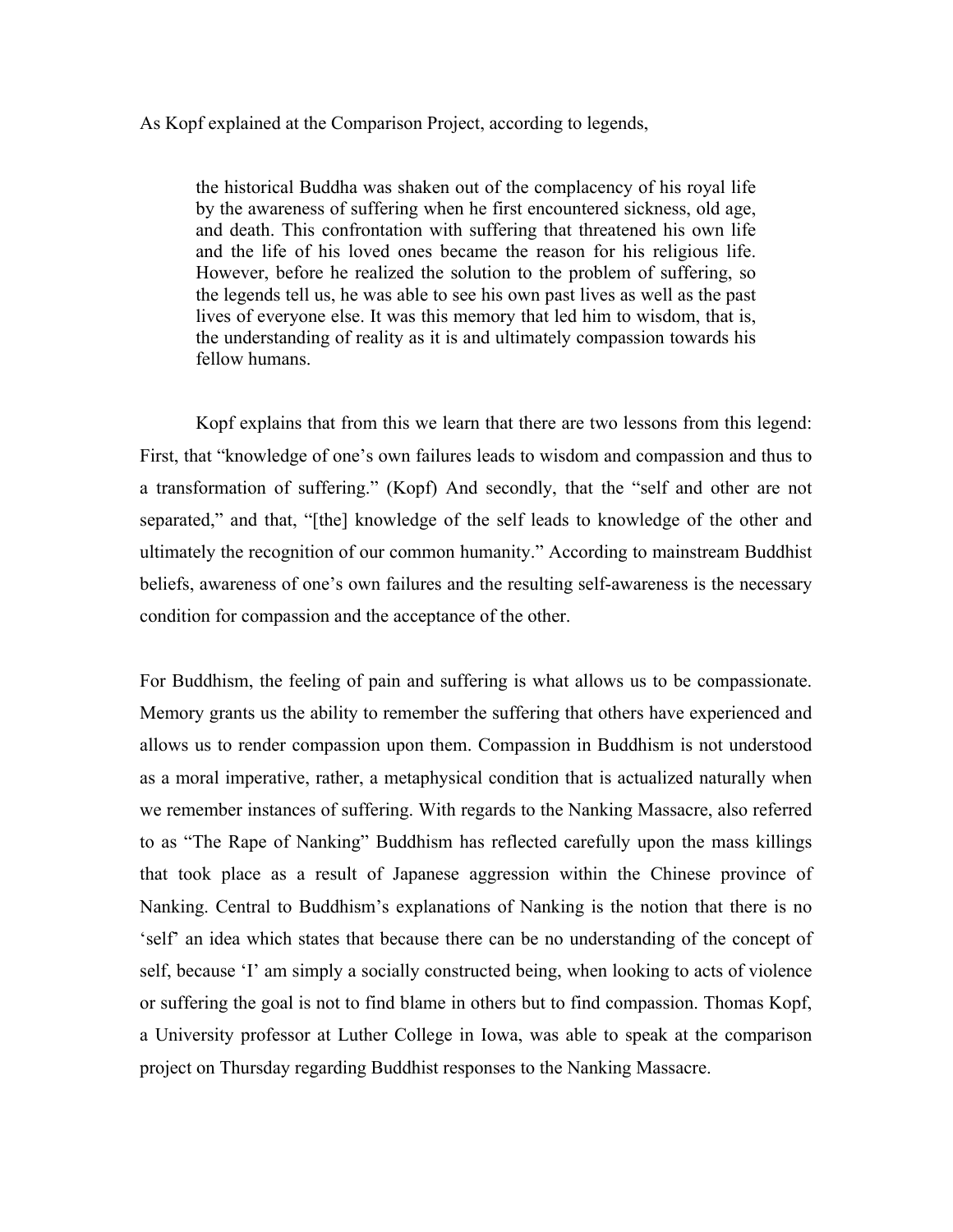To illustrate the importance of memory in compassion for Buddhist philosophy, let us apply a Buddhist perspective to the Nanjing massacre. With regards to Nanjing, there have been four types of narratives developed to explain the suffering that was experienced by the Chinese people. The first is an ideological one viz. good (Chinese) versus evil (Japanese). But, Buddhism questions the traditional distinction between good and evil – each of these terms are relative to the particular times and conditions in which they arose. If one is to understand this, there comes a point where one realizes there can be no good and evil in a moralistic/absolutist perspective, simply good is the process of reality which is attained through understanding of what Kopf refers to as lishiwuai – shishiwuai. This was a highly enjoyable talk, by far my favorite unit so far not simply because of the deep philosophical principles that guide Buddhist thought, but because Buddhism is a very humble, modest, and in my opinion enlightened tradition and if any religion is to survive the rising tide of science and realism that has come to characterize the  $20<sup>th</sup>$  and  $21<sup>st</sup>$  centuries, it will be Buddhism.

Kopf began by explaining in depth the philosophical principles that underlie Buddhist thought and it clear that Buddhism literally is a selfless religion. Kopf explains that tragic events that occur in human history represent unique and inescapable ruptures, or a "point of no return." Events like the Holocaust, the first nuclear drop, and the Massacre at Nanking shape have shape the process of identity formation not simply for the individual or the community, but for individuals around the world. An event not formerly mentioned, but nonetheless important in explaining the role of remembrance in promoting compassion is the massacre that took place at Wounded Knee. A tragic event in American history whereby over 300 unarmed Lakota men, women, and children were indiscriminately slaughtered by the U.S.  $7<sup>th</sup>$  Calvary Regiment in 1890. This event has shaped not only the way the Lakota view themselves, but has shaped the way Americans think, and how globally this has impacted other peoples perspectives of the U.S.

Should we continue to hold onto a dying fiction as many religious traditions continue to do? Should we obsess over transcendental objects as a being a reliable source of meaning or happiness or should we recognize the true source of human happiness as existing right here on Earth viz. through our everyday actions with others and the kind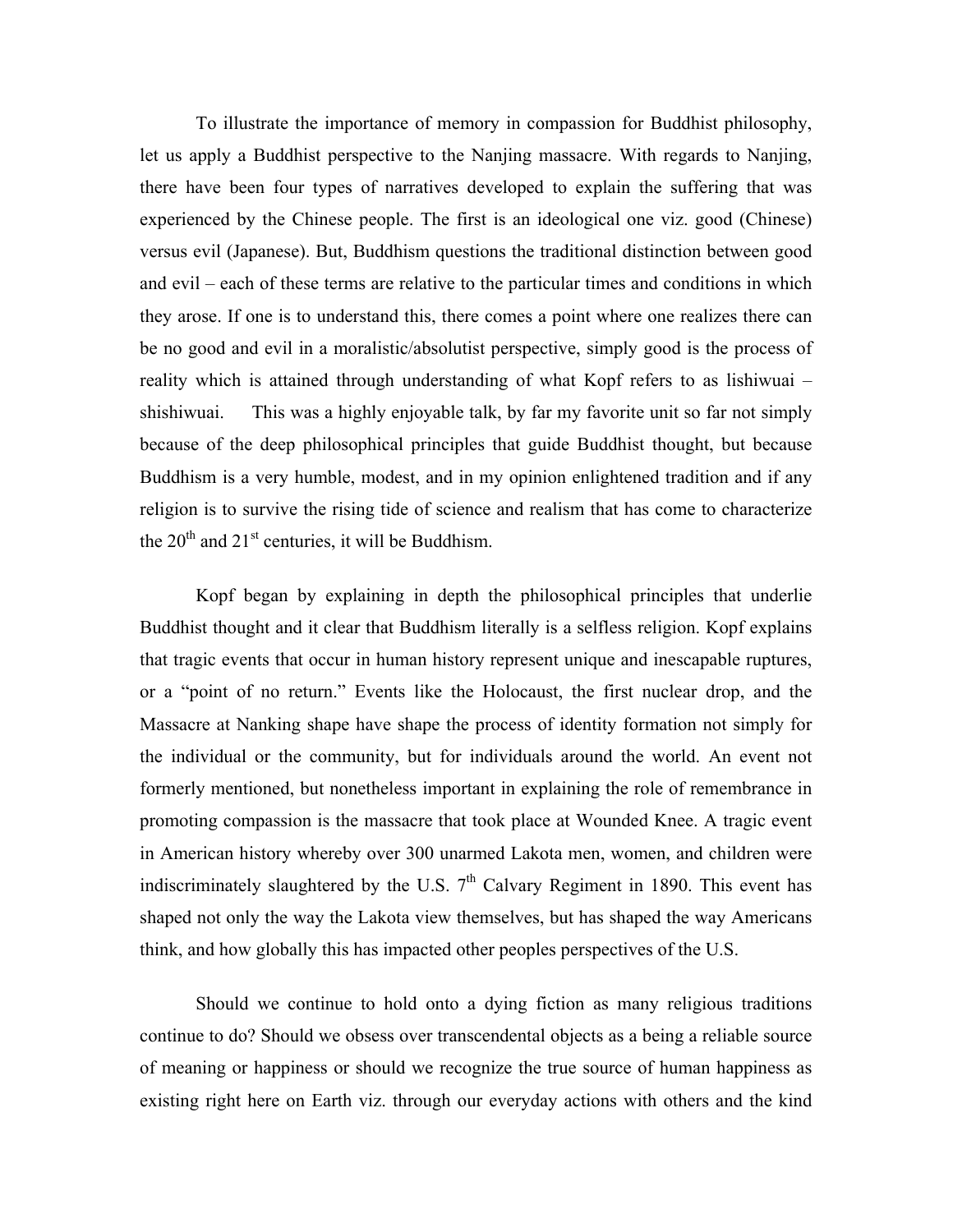acts we do towards one another in the process of alleviating human suffering. The demand that we give up those religions that find happiness in God or heaven is the demand for the material conditions that give rise to that happiness. As Marx famously said,

The abolition of religion as the illusory happiness of the people is the demand for their real happiness. To call on them to give up their illusions about their condition is to call on them to give up a condition that requires illusions. The criticism of religion is, therefore, in embryo, the criticism of that vale of tears of which religion is the halo. (Marx)

Hence, should we continue to prop up a dying and false view of reality that our lives are somehow permanent, or would we be better off accepting that impermanence is an inextricable aspect of reality which cannot be erased or forgotten, but should be remembered. With the rise of modern society, multiculturalism, "intercultural philosophy," religious dialogue, political multilateralism, technology, and weapons of mass destruction (i.e. nuclear bombs), (in other words, the rise of a global age) has led to an overall questioning and de-legitimation of many religions and the role they have served in maintaining a community's sense of reality because, in addition to an increased sense of interconnectedness between each community, the global age has also brought to bear, more and more frequently, the socially constructed nature of human existence. As we have already shown, religion, like every other social institution, is simply a product of human activity in the process of "world-building," brought into existence by material conditions namely, the finiteness of the world versus the view of permanence that humans seek to maintain, to create world built upon the appearances of reality.